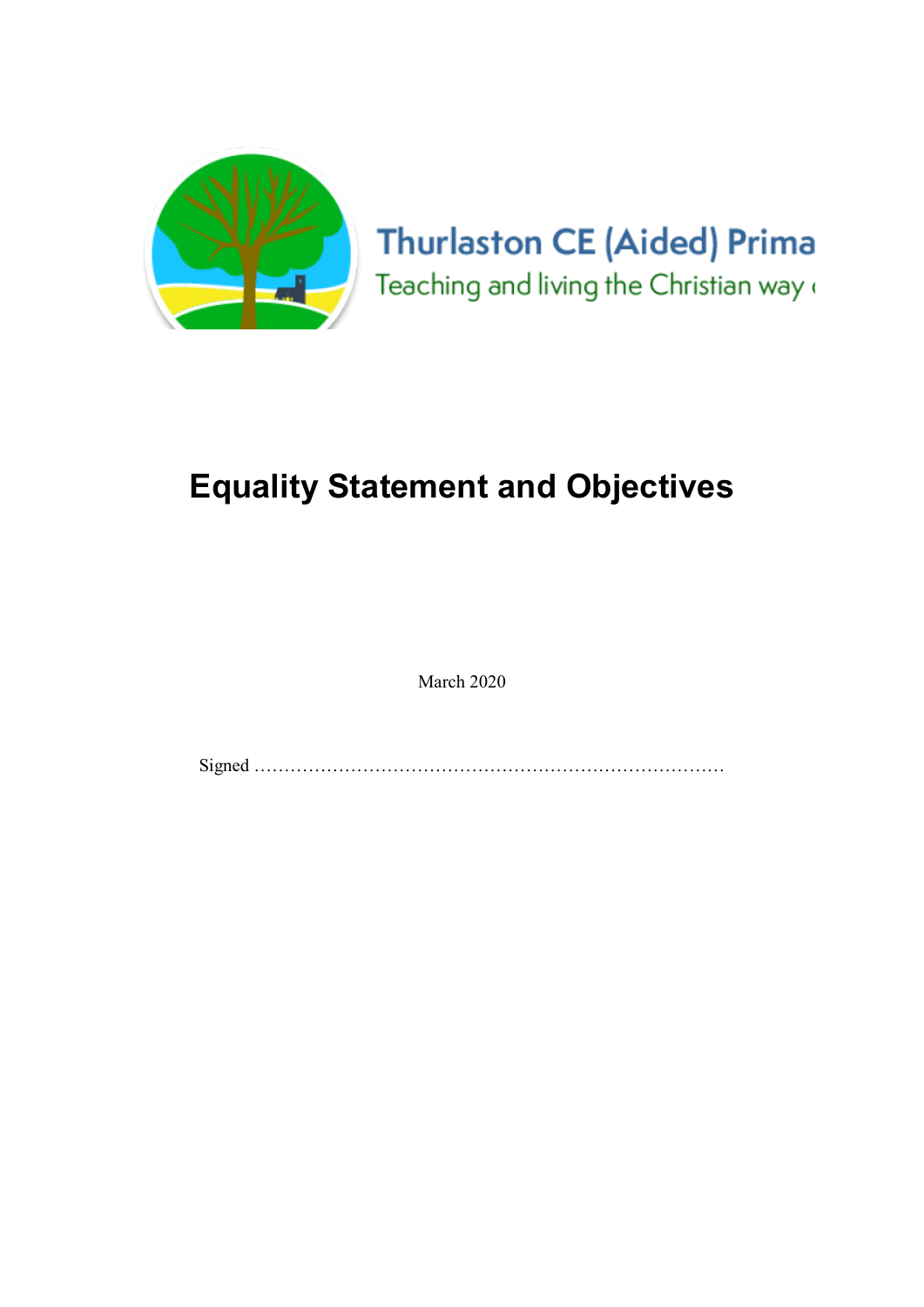## Equality Statement

As a School we are committed to :

- Teaching and Living the Christian way of Life.
- ♦ Providing a quality education for every child.
- ♦ Developing respect and consideration for all members of the community.

### 1. General Statement

This school is committed to the principle of fair and equal opportunities for all, and opposes discrimination against anyone associated with the school, or any use of the school, on the grounds of any unjustifiable criterion. All Governors, staff and users of the school will strive to ensure that these principles are implemented in every aspect of the school's work, employment practices, teaching and resourcing. In addition, we subscribe to the provisions of the County Council's Policy Statement for Equal Opportunities. In particular we recognise the need to provide positive images of men and women, boys and girls, avoiding stereotyping by gender, race or ability. We also recognise the need to reflect positively the multicultural heritage of our society. We encourage all adults and children to show appropriate consideration, tolerance and courtesy to those around them, and we aim to be fair and consistent in our dealings with others.

Thurlaston Church of England Primary School is a primary school, founded and supported by the Church of England and mainly funded by the LA.

At Thurlaston our teaching is based on Christian principles, but we recognise that within the British community our children will meet others from non-Christian backgrounds. Christianity draws its beliefs from the teaching of the Bible, centred on the life and example of Jesus Christ. Both the Bible generally and Jesus teach us that we should care for all, regardless of creed, race or colour, and it is in recognition of this that we wish to develop attitudes and ways of behaving that are appropriate in a society that wishes to eradicate all aspects of racism.

We recognise our legal obligations under the equality act to have regard to 8 protected characteristics as defined in the act.

### 2. Objectives

The school has a range of objectives in relation to equality and will:

- 2.1 adopt recruitment strategies, which are non-discriminatory and encourage membership from under-represented groups,
- 2.2 encourage the involvement of all children, young people and adults in its activities as equal partners.
- 2.3 ensure that existing policies, practices and procedures are monitored, evaluated and reviewed by staff and Governors and that action will be taken to eliminate discriminatory practices.
- 2.4 implement procedures for dealing with complaints as laid down by the LA.
- 2.5 ensure that positive images of equality are presented in all aspects of work.
- 2.6 offer training in equal opportunities principles and practices to all staff and users of the school.